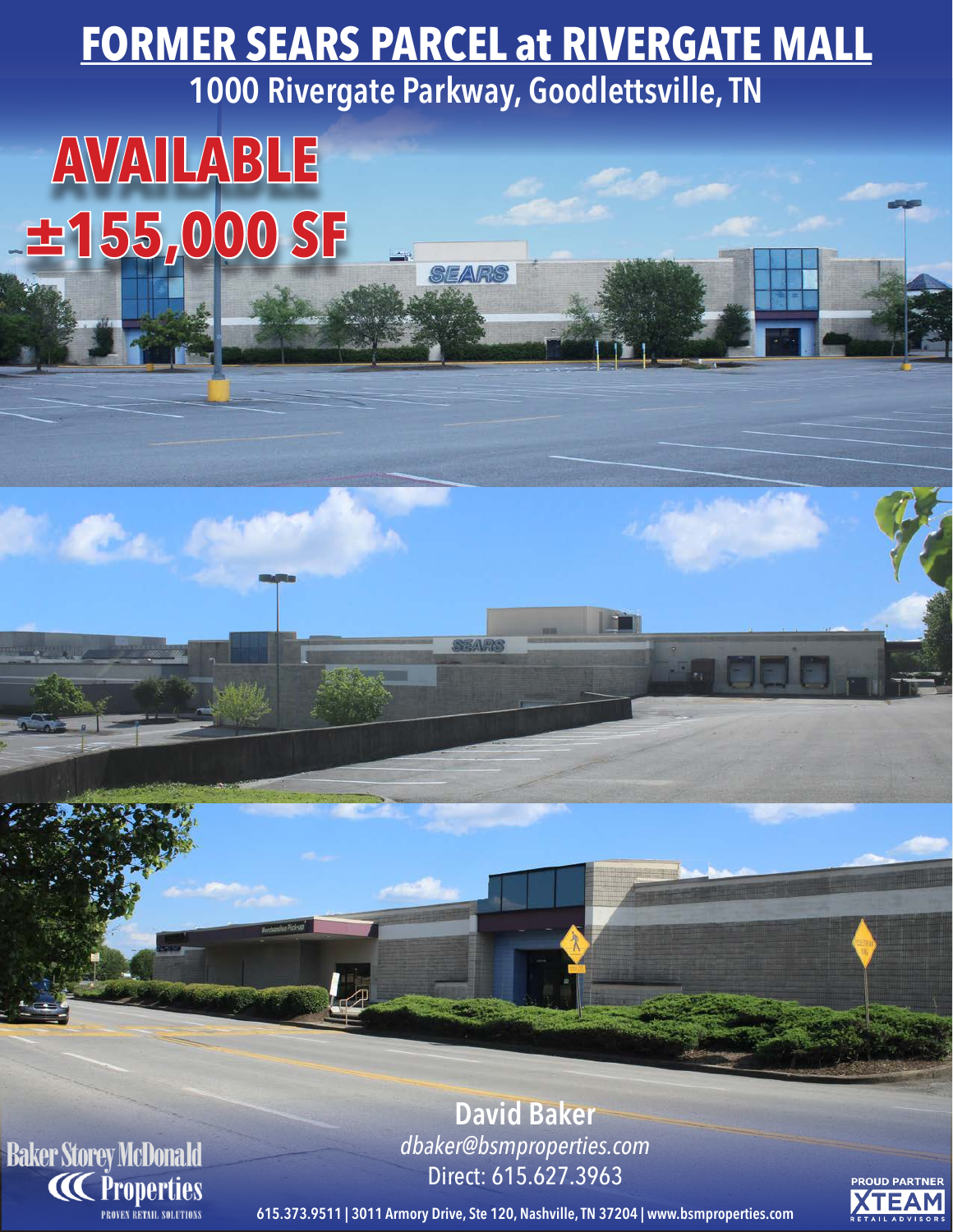

SUPER HOME

**T<sub>J</sub>-max**<br>burkes

**Buy a manufacturer** 

 $\bigcirc$ 

and entertainment venues all within a one mile area Regional shopping destination Anchored by Dillard's and JC Penney Vietnam Veteran's Blvd has over ±73,000 vehicles per day and provides immediate access to and from I-65

> **Baker Storey McDonald CC** Properties PROVEY RETAIL SOLUTIONS